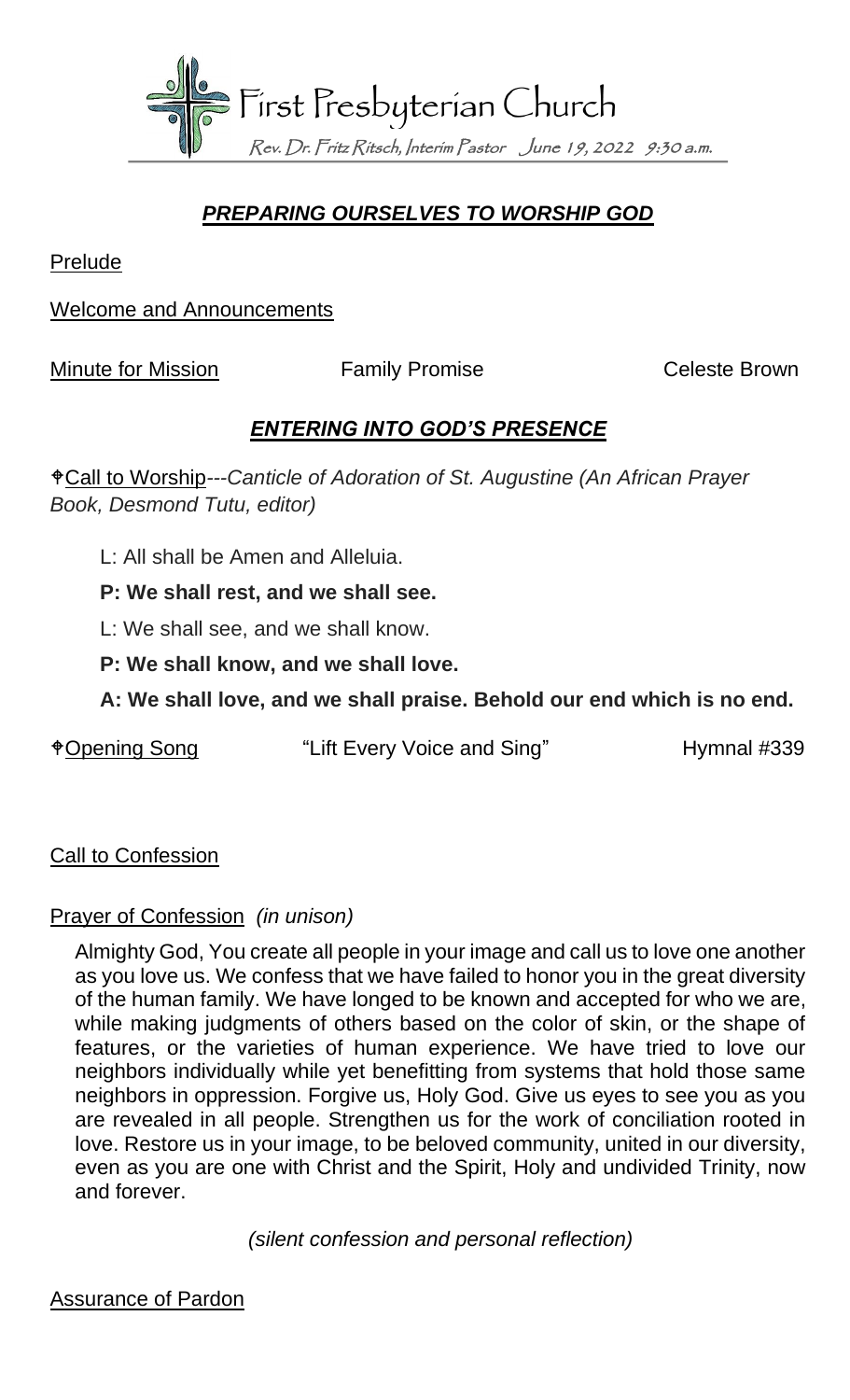# Prayers of the People and The Lord's Prayer

*Place your written prayer requests in the basket at the back of the sanctuary. For other concerns, contact the church office [office@fpcmoscow.org,](mailto:office@fpcmoscow.org) or Pastor Norman [fpcpastornorman@gmail.com](mailto:fpcpastornorman@gmail.com)*

*Following each prayer request, please respond:* One: Lord, in your mercy, **All: Hear our prayer.**

# *HEARING GOD'S WORD FOR OUR TIME AND PLACE*

Old Testament Lesson Psalm 42

New Testament Lesson Galatians 3:23-29

Gospel Luke 8: 26-39

One: This is the Word of the Lord. **All: Thanks be to God.**

Sermon **Example 20 Sermon Sermon** "Naming Our Demons" Rev. Dr. Fritz Ritsch

# *RESPONDING TO THE WORD*

## Silent Reflection

Refection Music "*A Quiet Meditation on Psalm 63 for Piano and Organ*"

By Joe Utterback, preformed by Thomas Pearson and Ian Wendt

### Offering

*Please place your offering in the plate, mail your offerings to the church office, 405 South Van Buren St., Moscow ID 83843 or give online at this link: <https://tithe.ly/give?c=982246>*

 $\triangle$ Song of Gratitude (Doxology) Hymnal #607

Praise God, from whom all blessings flow; Praise Christ, all people here below; Praise Holy Spirit evermore; Praise Triune God, whom we adore.

Text: Neil Weatherhogg, 1988. Music: Genevan Psalter, 1551 (OLD HUNDREDTH)

## Dedication of our Tithes and Offerings